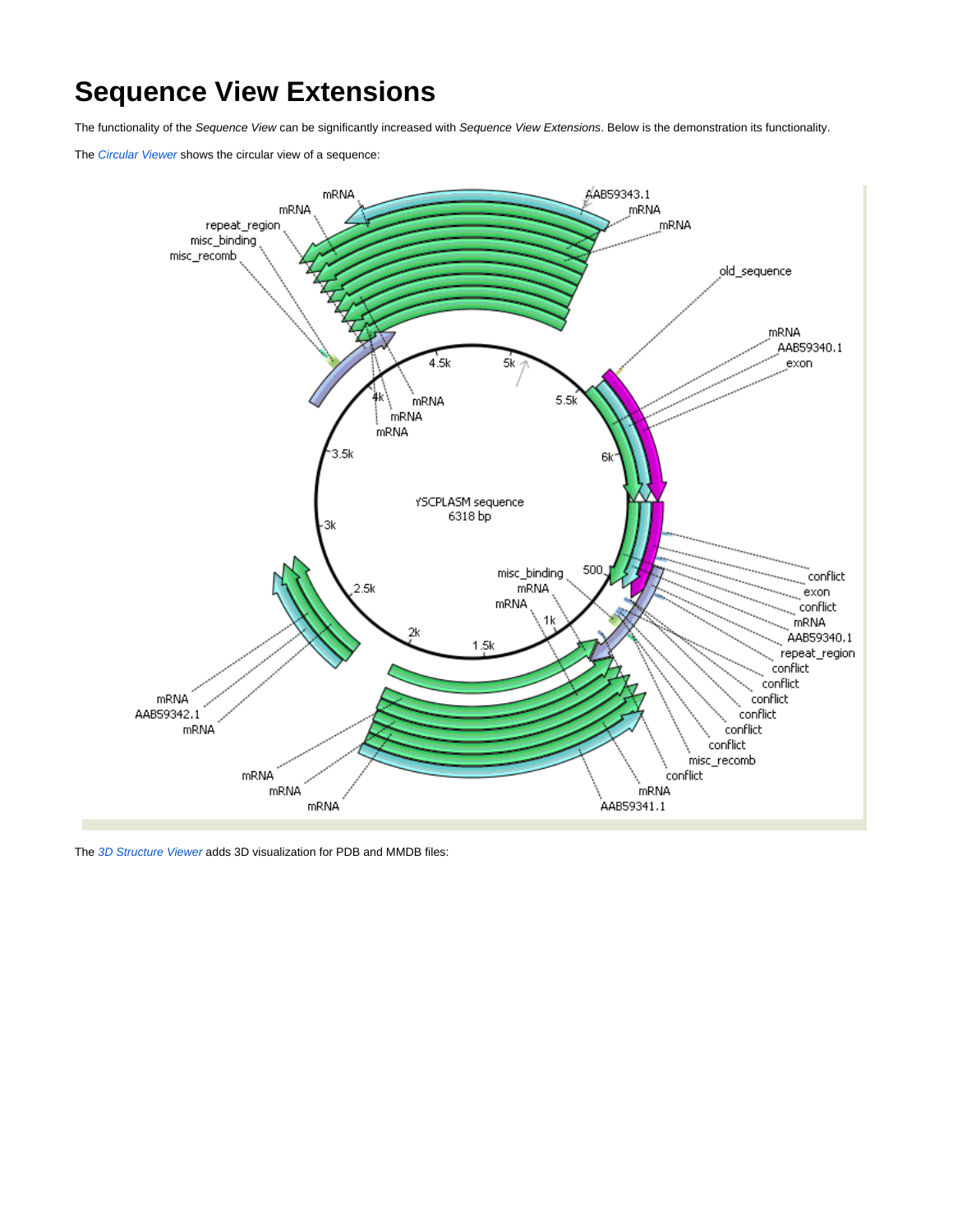

The [Chromatogram Viewer](https://doc.ugene.net/wiki/display/UUOUM16/Chromatogram+Viewer) adds support for chromatograms visualization and editing: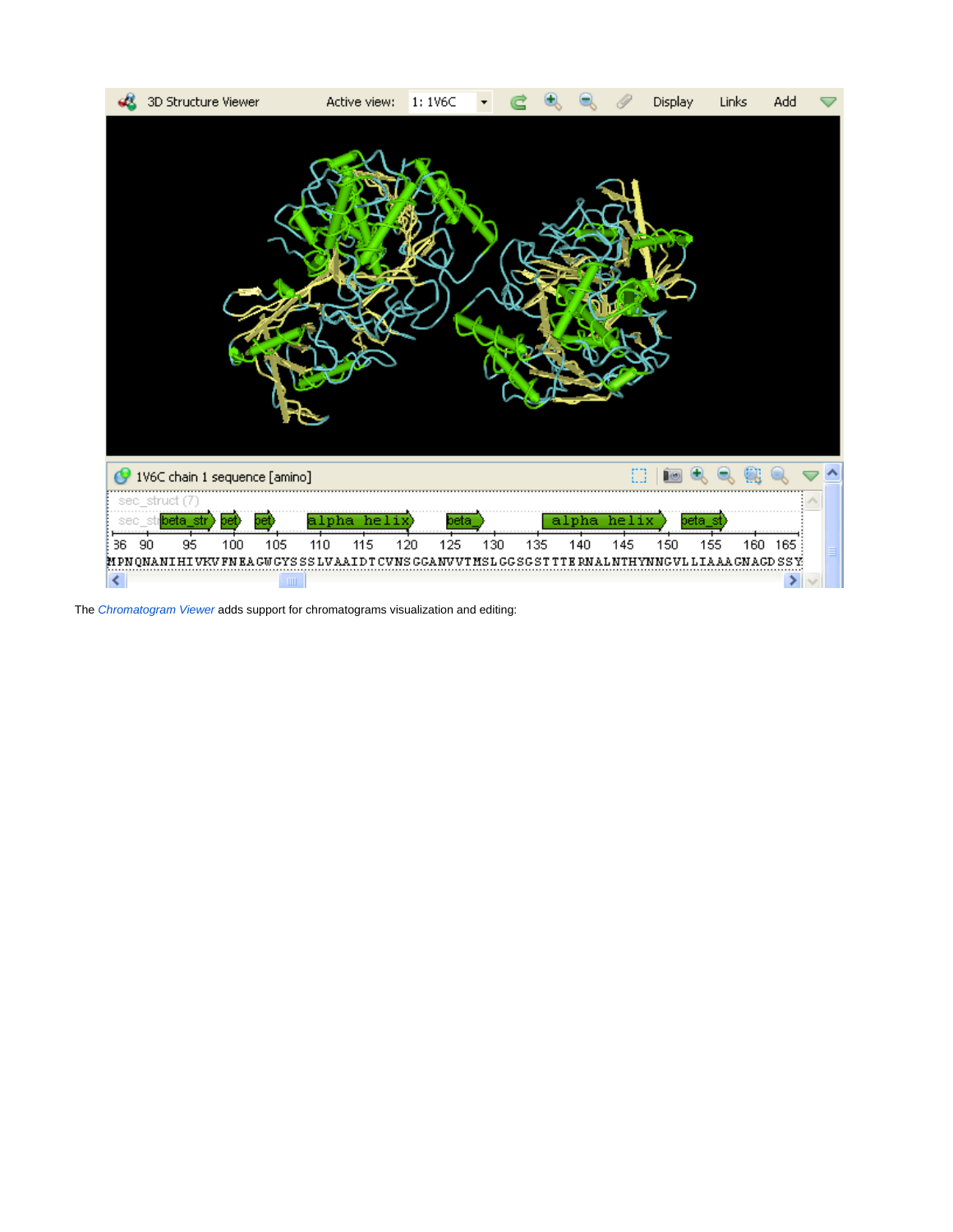

The [DNA Graphs Package](https://doc.ugene.net/wiki/pages/viewpage.action?pageId=14058991) shows various graphs for sequences: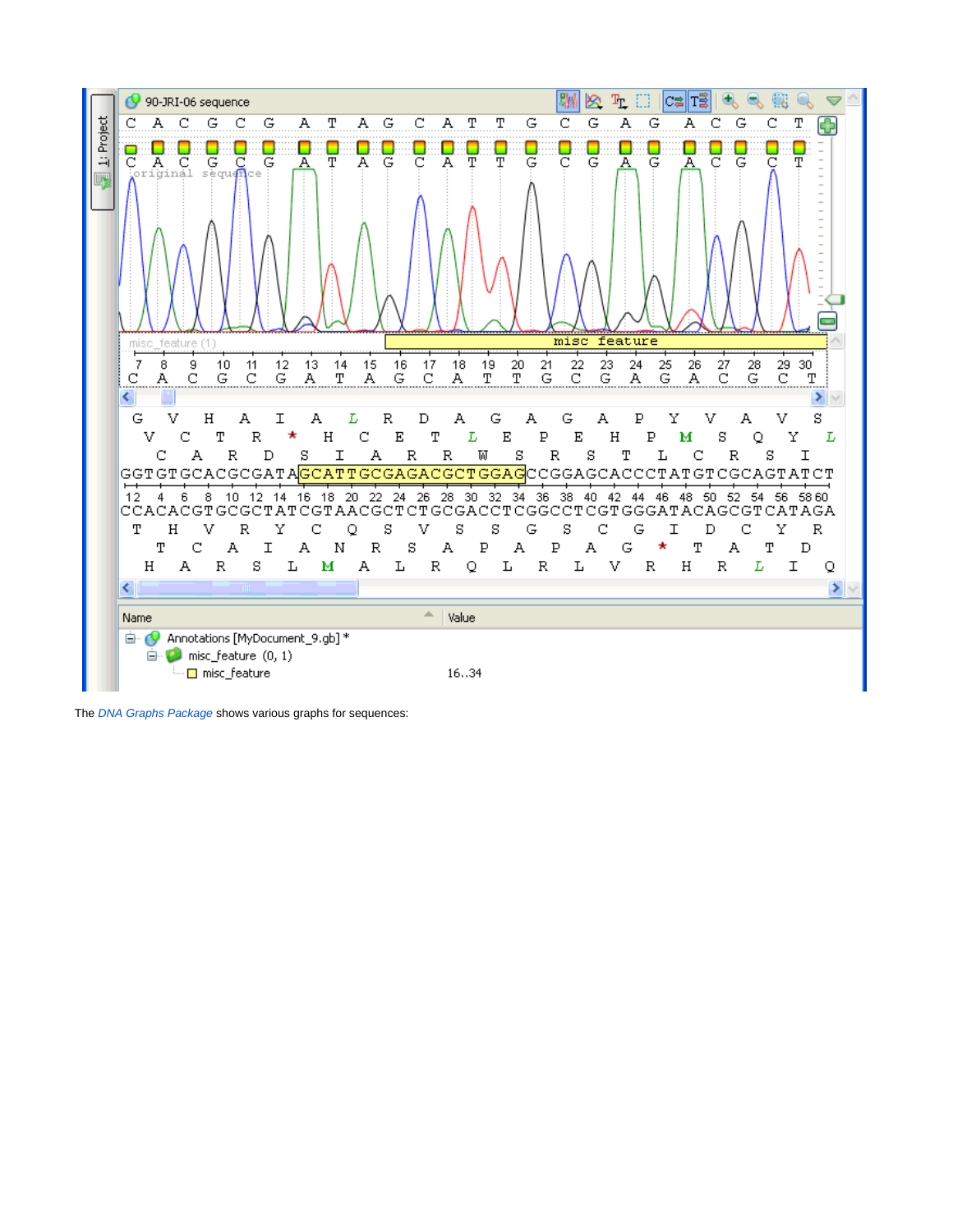

The **[Dotplot](https://doc.ugene.net/wiki/display/UUOUM16/Dotplot)** provides a tool to build dotplots for DNA or RNA sequences.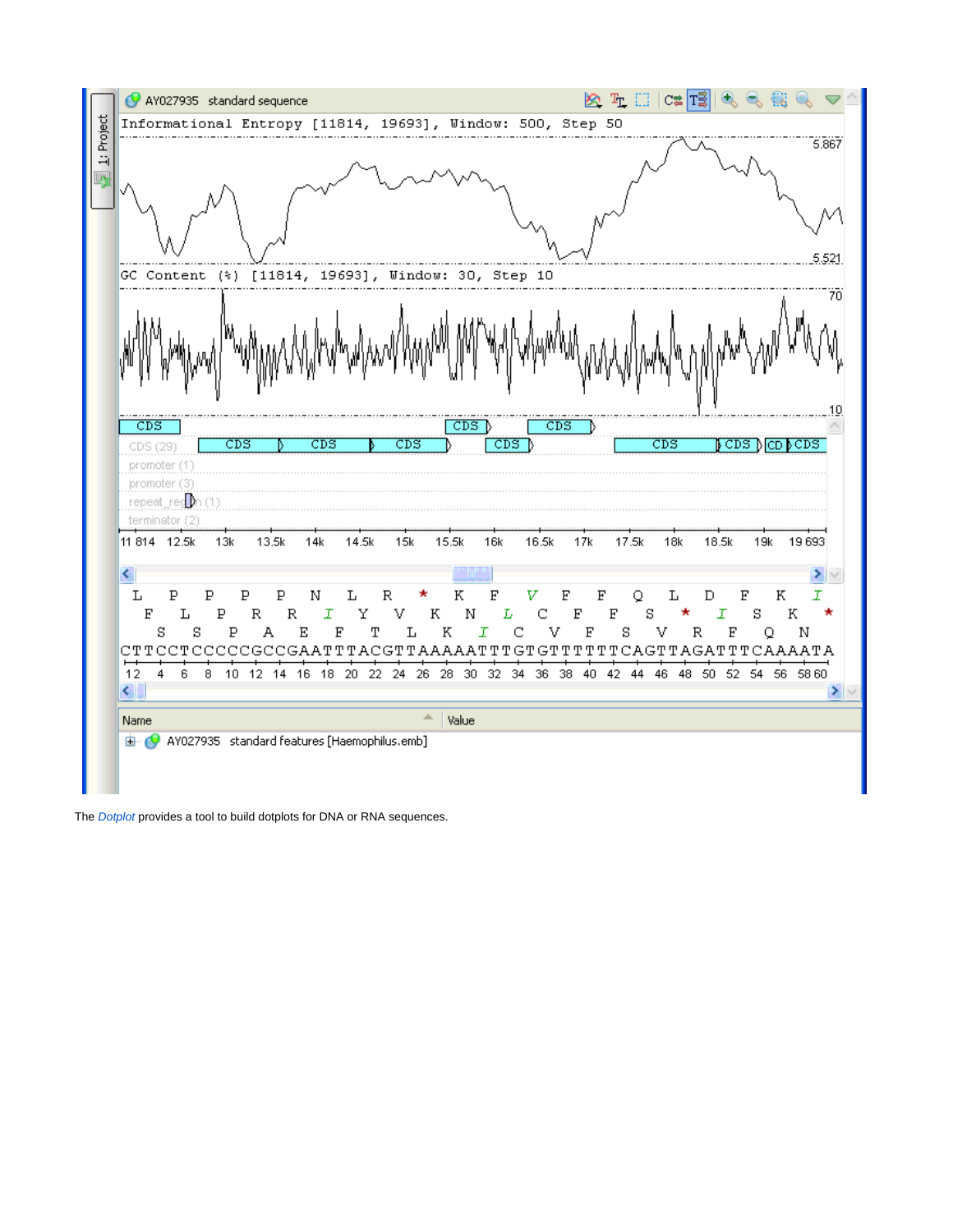



A number of other instruments add graphical interface for popular sequence analysis methods: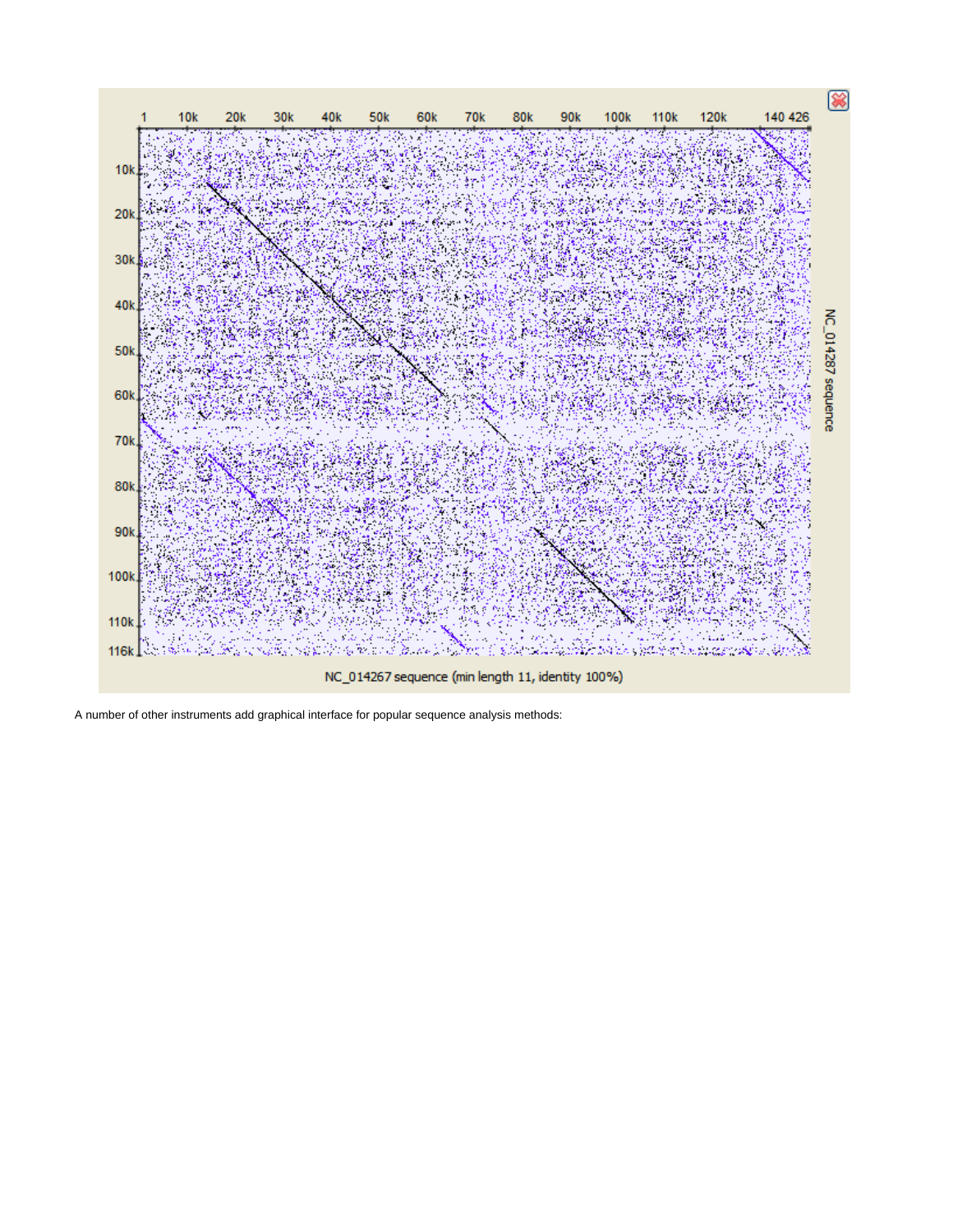

For details see the next sections of the documentation: